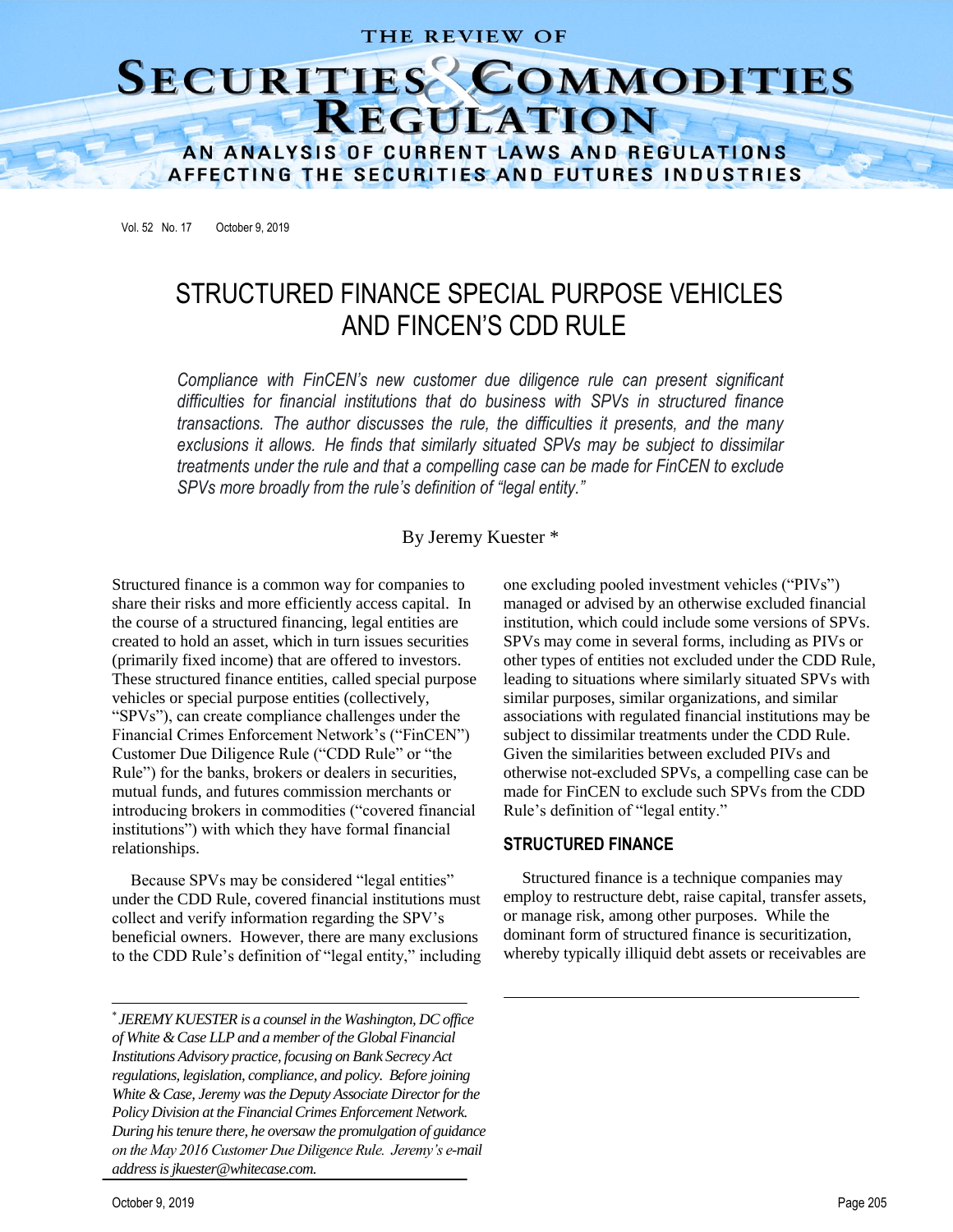*RSCR Publications LLC* Published 22 times a year by RSCR Publications LLC. Executive and Editorial Offices, 2628 Broadway, Suite 29A, New York, NY 10025-5055. Subscription rates: \$1,197 per year in U.S., Canada, and Mexico; \$1,262 elsewhere (air mail delivered). A 15% discount is available for qualified academic libraries and full-time teachers. For subscription information and customer service call (937) 387-0473 or visit our website at [www.rscrpubs.com.](http://www.rscrpubs.com/) General Editor: Michael O. Finkelstein; tel. 212-876-1715; e-mail mofinkelstein@gmail.com. Associate Editor: Sarah Strauss Himmelfarb; tel. 301-294-6233; e-mail sarah.s.himmelfarb@gmail.com. To submit a manuscript for publication contact Ms. Himmelfarb. Copyright © 2019 by RSCR Publications LLC. ISSN: 0884-2426. All rights reserved. Reproduction in whole or in part prohibited except by permission. For permission, contact Copyright Clearance Center a[t www.copyright.com.](http://www.copyright.com/) *The Review of Securities & Commodities Regulation* does not guarantee the accuracy, adequacy, or completeness of any information and is not responsible for any errors or omissions, or for the results obtained from the use of such information.

pooled and then the revenues are sold to investors in the form of securities, companies may also employ the same techniques for project financing and syndicated loans.

# *Special Purpose Vehicles*

A key component of structured finance, whatever the form, is the use of SPVs. In a typical financing, a sponsor (the company holding the assets that need financing) transfers a pool of assets to one or more SPVs that hold the assets and issue fixed-income securities to investors.<sup>1</sup> Payment on the securities depends primarily on the cash flows generated by the pooled assets. A servicer administers the pool by collecting payments on the underlying assets when due and ensuring that funds are available so that investors are paid in a timely manner. In most cases, an independent trustee, usually a large commercial bank, monitors an SPV's fulfillment of its obligations as issuer.<sup>2</sup>

SPVs can be created as nearly any legal entity, and most commonly are corporations, limited partnerships ("LPs"), limited liability companies ("LLCs"), or trusts. In almost all cases, the SPVs are passive entities that generally only hold assets and receive cash flow from those assets. They, therefore, conduct no business and have no need for employees or management structures.

Because the SPVs hold assets that the Securities and Exchange Commission ("SEC") has deemed to be securities, they fall within the definition of "investment company" under section 3(a) of the Investment Company Act of 1940 ("the Act"), and must register with the SEC and comply with the Act's requirements, unless an exclusion is available. The nature of the SPV's operations, however, makes compliance

impractical or even impossible, $3$  and in most cases, SPVs seek an exclusion under section 3(c) of the Act and the rules promulgated thereunder. Before 1992, many private sector sponsored financings avoided regulation under the Act by: (1) relying on section  $3(c)(5)$ , which generally excepts from the definition of investment company any person who is not engaged in the business of issuing redeemable securities and who is primarily engaged in one of the finance businesses enumerated in the section or (2) selling their securities in private placements in reliance on section  $3(c)(1)$ , the "private" investment company exception, or outside the United States.<sup>4</sup> In 1992, the SEC issued Rule 3a-7 to exclude structured financings from the definition of "investment company," to reflect the distinctions between registered investment companies and structured financings, and to incorporate investor protections and allow for future innovations in the structured finance market.<sup>5</sup>

# **CUSTOMER DUE DILIGENCE RULE**

On May 11, 2016, FinCEN issued the CDD Rule as a final rule to clarify customer due diligence requirements for covered financial institutions.<sup>6</sup> The Rule codified FinCEN's existing regulatory expectations to conduct sufficient due diligence on a customer to understand the nature and purpose of the customer relationship. The Rule also included a new requirement to identify and verify the identity of beneficial owners of legal entity customers, subject to certain exclusions.

In relevant part, the CDD Rule requires covered financial institutions to identify and verify beneficial owners of certain legal entity customers pursuant to written procedures that the covered financial institutions establish and maintain. Under the Rule, beneficial

————————————————————

<sup>1</sup> In contrast to asset securitizations, institutions in the insurance sector have used SPVs in products that transfer exposures to liabilities, such as bonds that transfer catastrophic event risk to the capital markets. The Joint Forum, Basel Committee on Banking Supervision, *Report on Special Purpose Entities*, (Sept. 2009), p. 2, https://www.bis.org/publ/joint23.pdf.

<sup>2</sup> SEC, *Exclusion from the Definition of Investment Company for Structured Financings*, 57 Fed. Reg. 56248 (Nov. 27, 1992).

<sup>&</sup>lt;sup>3</sup> For example, the limitations of section 18 on the issuance of senior securities and the prohibitions of section 17 on transactions involving affiliates conflict with the operation of structured financings. 18 U.S.C. §§ 80a-18 and 80a-17, respectively.

<sup>4</sup> SEC, 57 Fed. Reg. at 56248.

<sup>5</sup> *Id.* at 56248 - 56249.

<sup>6</sup> FinCEN, *Customer Due Diligence Requirements for Financial Institutions*, Final Rule, 81 Fed. Reg. 29398 (May 11, 2016).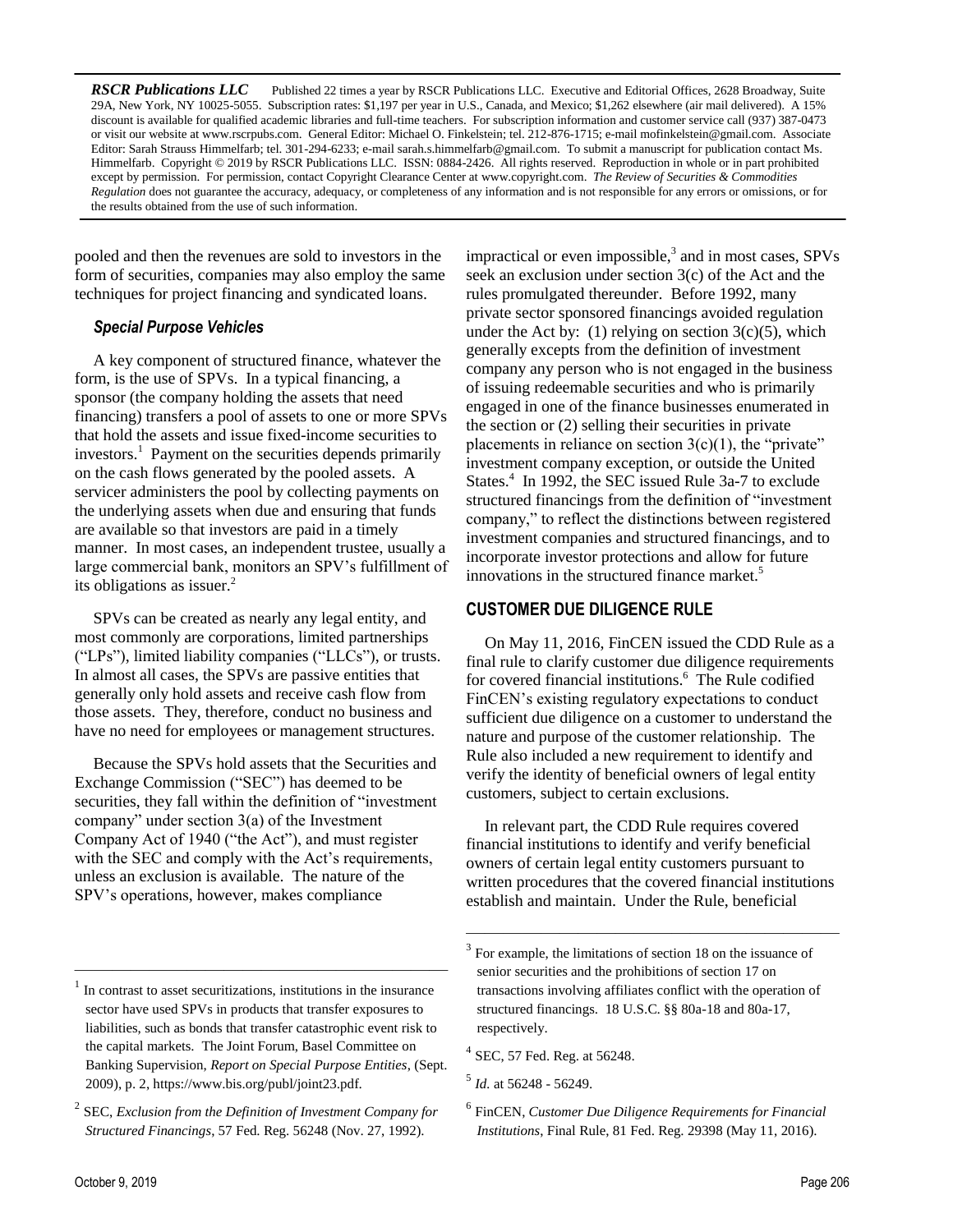owners are (1) each individual, if any, who directly or indirectly owns 25 percent or more of the equity interests of a legal entity customer ("ownership prong" and (2) a single individual with significant responsibility to control, manage, or direct a legal entity customer ("control prong").<sup>7</sup> Additionally, the Rule defines a legal entity customer to mean "a corporation, limited liability company, or other entity that is created by the filing of a public document with a Secretary of State or similar office, a general partnership, and any similar entity formed under the laws of a foreign jurisdiction that opens an account."<sup>8</sup> Despite a two-year runway to come into compliance with the Rule, some covered financial institutions have struggled to develop appropriate required procedures, particularly involving more nuanced products, services, or customers that have no clear corollary in the retail bank context that has heavily influenced the anti-money laundering regime in the United States.

#### *Challenges in Applying the CDD Rule to SPVs*

Since they are corporations, LLCs, LPs, or trusts, SPVs generally meet the definition of "legal entity customers" under the CDD Rule.<sup>9</sup> As a result, when an SPV enters into a formal financial relationship with a covered financial institution, it must provide to the financial institution a certification regarding its beneficial owners and verification of their identities, which can be a difficult task. These types of SPVs are not operational and may not have any employees. They do not have management structures, and may not have individuals identified as a chief executive officer, president, or general manager, making it difficult to identify a single individual who would meet the control prong of the Rule.

Identifying individual beneficial owners under the ownership prong can also be a challenge. An SPV can be owned by its sponsor or investors or, interestingly, no one. Some SPVs are established as so-called "orphan trusts" — the sole shareholder is a trust controlled by a corporate trustee. In this situation, no single individual can be identified as a beneficial owner under the CDD Rule's ownership prong.

Furthermore, in securitizations, many SPVs potentially hundreds at a time — may be formed at the

————————————————————

same time by a sponsor. Relationships may be entered into on behalf of the SPVs, even though assets have not yet been transferred to them. Given the challenges in identifying the beneficial owners of structured finance SPVs it would be extremely burdensome for covered financial institutions if such SPVs were considered legal entities under the Rule.

# *Exclusions to the Definition of "Legal Entity Customer"*

In the CDD Rule, FinCEN excludes 19 types of entities from the definition of "legal entity customer," where collection of beneficial ownership information is duplicative or unnecessarily burdensome.<sup>10</sup> FinCEN was careful to note that "exempting these entities from the beneficial ownership requirement does not necessarily imply that they all present a low risk of money laundering or terrorist financing."<sup>11</sup> Rather, most of the excluded entities are heavily regulated and must disclose beneficial ownership as part of their registration with a government authority. Some of the entities were already excluded from the customer identification requirements under the Customer Identification Program ("CIP") rules,<sup>12</sup> while others were excluded because their beneficial ownership information is generally available from other credible sources. $13$  One exclusion that is slightly different from the others is the exclusion for PIVs that are advised by otherwise excluded financial institutions. Unlike other entities that are excluded because their beneficial ownership is available from other credible sources, these PIVs are excluded because the beneficial ownership information regarding the *operator or adviser* of such PIVs would be available.<sup>14</sup>

 $^{7}$  31 CFR § 1010.230(d).

 $8^{8}$  31 CFR § 1010.230(e)(1).

<sup>&</sup>lt;sup>9</sup> In regard to trusts, only statutory trusts created by a filing with a Secretary of State or similar office are considered legal entities under the CDD Rule. 81 FR 29412.

<sup>&</sup>lt;sup>10</sup> Final Rule at 29413. The 19 types of entities excluded from the definition of "legal entity customer" are identified at 31 CFR § 1010.230(e)(2), including: "A pooled investment vehicle ("PIV") that is operated or advised by a financial institution excluded under paragraph (e)(2) of [31 CFR 1010.230]."

<sup>11</sup> FinCEN, *Customer Due Diligence Requirements for Financial Institutions*, Notice of Proposed Rulemaking, 79 FR 45151, 45160 (Aug. 4, 2014).

<sup>&</sup>lt;sup>12</sup> Banks – 31 CFR § 1020.100(c)(2), Brokers or Dealers in Securities – 31 CFR § 1023.100(d)(2), Mutual Funds – 31 CFR § 1024.100(c)(2), and Futures Commission Merchants and Introducing Brokers in Commodities – 31 CFR § 1026.100(d)(2).

<sup>&</sup>lt;sup>13</sup> FinCEN, Notice of Proposed Rulemaking at 45159.

<sup>&</sup>lt;sup>14</sup> FinCEN, Final Rule at 29414.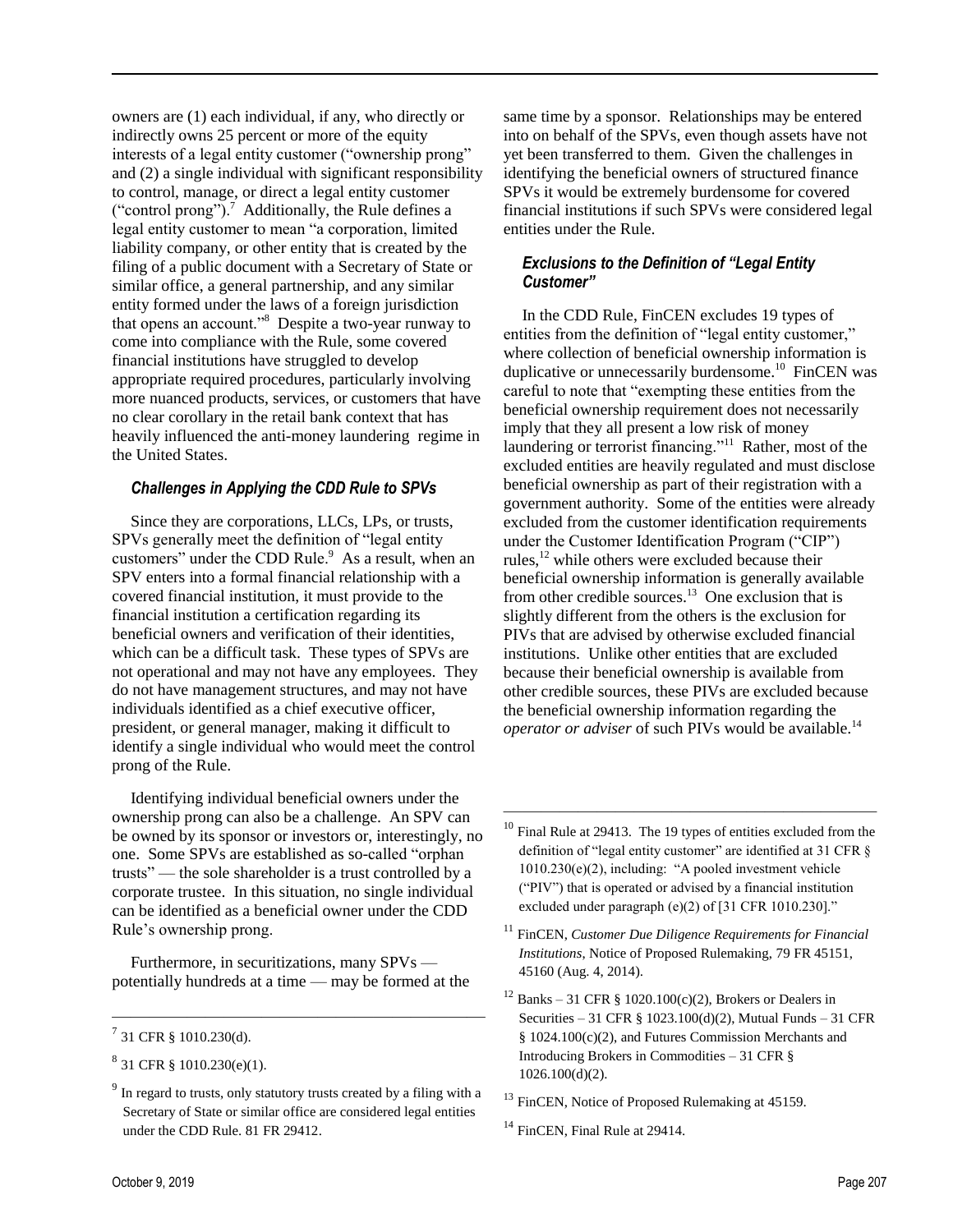## **SIMILARITIES BETWEEN PIVS AND STRUCTURED FINANCE SPVS**

PIVs excluded under the CDD Rule and SPVs share many key characteristics. Both would be required to register as investment companies, absent a specific exclusion.<sup>15</sup> The operations of both typically rely upon the involvement of a separate legal entity that is otherwise excluded from the definition of "legal entity customer" under the CDD Rule. And, fundamentally, collection of beneficial ownership information regarding either type of entity would not return a level of value relative to the level of effort it would take to collect.

#### *Exclusion from the Definition of "Investment Company"*

Both PIVs and SPVs would be required to register as investment companies under section 3 of the Act if they were not entitled to rely on an exclusion from the definition. Generally speaking, an investment company is an issuer that is in the business of investing, trading, or holding of securities.<sup>16</sup> It is a broad definition that could encompass a broad variety of companies, if not for several exclusions written into the Act and through regulation by the SEC.

FinCEN refers back to the Act in its own definition of the term "non-exempt pooled investment vehicle" in the Notice of Proposed Rulemaking for the CDD Rule. There FinCEN defined a non-exempt PIV as "[…] any company [presumably including SPVs] that would be an investment company as defined in section 3(a) of the [Act], but for the exclusion provided by either section  $3(c)(1)$  or section  $3(c)(7)$  of that Act[.]<sup>"17</sup> Section  $3(c)(1)$  of the Act refers to an issuer the outstanding securities of which are beneficially owned by not more than one hundred persons and which is not making and does not presently propose to make a public offering of its securities. Section  $3(c)(7)$ , on the other hand, excludes "[a]ny issuer, the outstanding securities of which are owned exclusively by persons who, at the time of acquisition of such securities, are qualified purchasers, and which is not making and does not at that

————————————————————

time propose to make a public offering of such securities."

Because SPVs invest in assets that generate income and investors acquire interests in the SPVs that are often securities (or deemed to be securities by the SEC) such as notes, profit sharing agreements, or stocks, SPVs would generally be considered an investment company under section 3 of the Act. However, as it would be impractical for SPVs to comply with the obligations of being a registered investment company, they ordinarily rely on the SEC's Rule 3a-7, section  $3(c)(5)$ , and section 3(c)(1) of the Act for applicable exclusions.

**Rule 3a-7 Exclusion**. Rule 3a-7 excludes from the definition of "investment company" any issuer who is engaged in the business of acquiring and holding eligible assets, and who does not issue redeemable securities. Of particular note, an issuer taking advantage of this exclusion that issues securities other than short-term securities must appoint a trustee that meets the requirements of section  $26(a)(1)$  of the Act and fulfills other conditions. The issuer must take reasonable steps to cause the trustee to have a perfected security interest or ownership interest valid against third parties in those eligible assets that principally generate the cash flow needed to pay the fixed-income security holders.<sup>18</sup> The issuer must also take actions necessary for the cash flows derived from eligible assets for the benefit of the holders of fixed-income securities to be deposited periodically in a segregated account that is maintained or controlled by the trustee consistent with the rating of the outstanding fixed-income securities.<sup>19</sup>

**Section 3(c)(5) Exclusion**. Section 3(c)(5) of the Act is another vehicle that holders of asset-backed securities can use to be excluded from the definition of "investment company" and the obligations of the Act. The exclusion applies to persons that are primarily engaged in other activities, such as purchasing receivables or making loans that relate to the purchase or sale of specific merchandise, insurance, or services, or purchasing mortgages and other interests in real estate.

**Section 3(c)(1) Exclusion.** While the requirements of section  $3(c)(1)$  have already been addressed, for purposes of the CDD Rule the issue may be moot: SPVs that claim this exclusion from the Act, and there are SPVs that do, will be considered to be PIVs for the purpose of the CDD Rule and subject to an outright exclusion from the Rule or relief from the ownership

<sup>&</sup>lt;sup>15</sup> Registered investment companies are excluded from the definition of "legal entity customer" under the CDD Rule. 31 CFR § 1010.230(e)(2)(iv).

 $16$  Section 3(a) of the Investment Company Act.

<sup>&</sup>lt;sup>17</sup> FinCEN, Notice of Proposed Rulemaking, at 45161. The term is not formally defined under the Final Rule, however FinCEN's definition in the Notice of Proposed Rulemaking mirrors the SEC's definition of the term at 17 CFR § 275.206(4)-8(b).

<sup>18</sup> 17 CFR § 270.3a-7(a)4(ii).

<sup>19</sup> *Id.* at (a)4(iii).